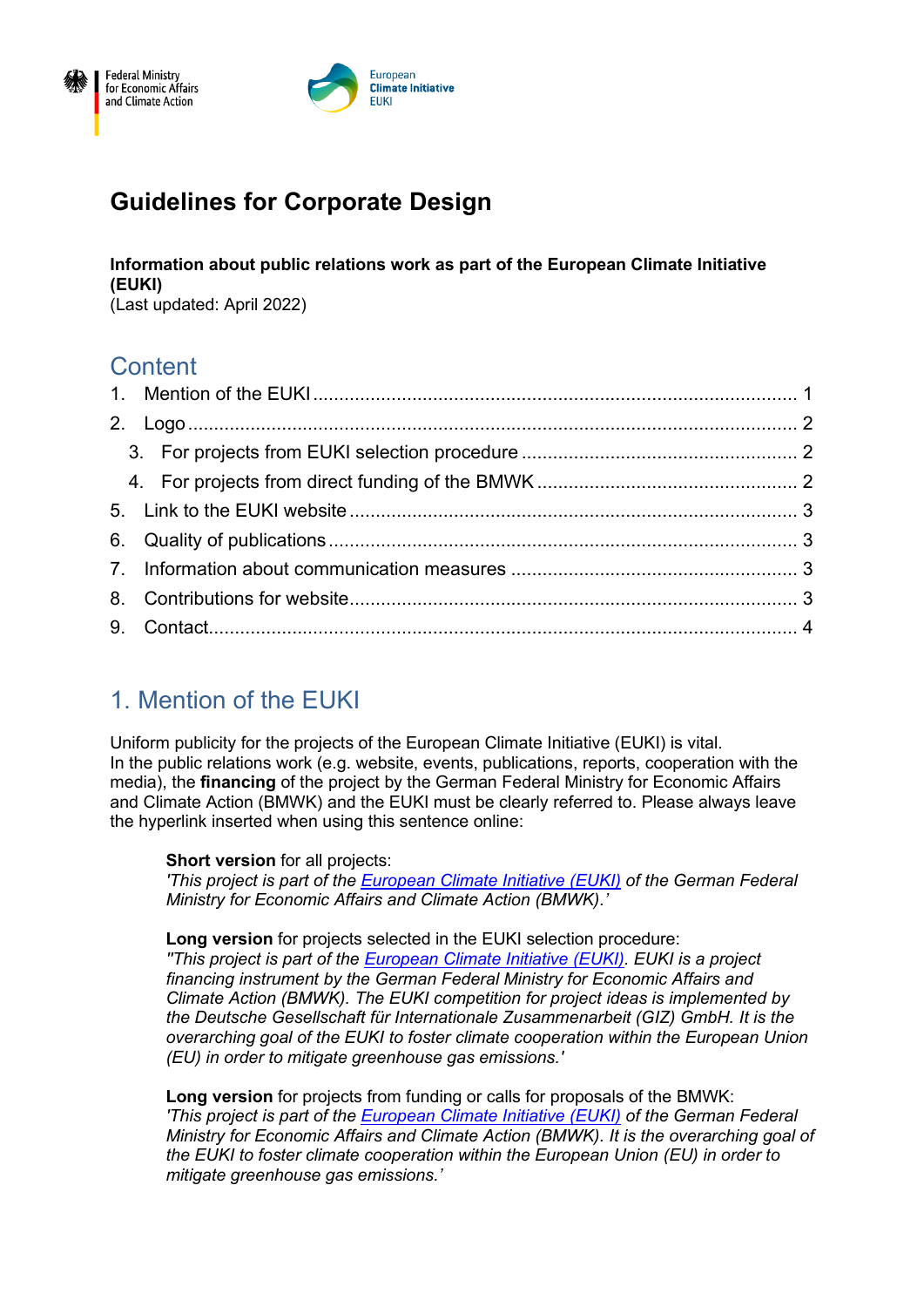



## <span id="page-1-0"></span>2. Logo

In print and online publications and in other public relations media (banners, signs, etc.), the BMWK-EUKI combined **funding logo** must always be used. In exceptional and duly justified cases, the two logos can also be used separately. However, it has to be ensured that both logos are displayed.

- o The combined funding logo is available in English and German. If the language you require is not available, please use the English logo.
- $\circ$  The placement of the combined BMWK-EUKI logo in publications or other PR materials can be chosen freely by the project implementer.
- o The BMWK-EUKI logo does not have to be printed on the **business cards.**
- $\circ$  The decision as to whether the BMWK-EUKI logo should appear on other objects, such as project vehicles, bags or office windows, is taken by the project itself and not by the EUKI public relations team.

Please note that

- o the logo may **not** be changed or used for other purposes,
- $\circ$  the logo proportions must be correct (normal print and online media 100%, smaller version 75%, larger formats such as banners 125%) and
- o the logo must appear on a white background.
- $\circ$  all logo files are provided with a white, opaque background. This background determines the protection zone around the logo, in which no other graphic elements may stand.

In **film productions** about individual EUKI projects, the correct combined BMWK-EUKI logo must be used on the CD/DVD, the cover and in the closing credits with the words 'This project is part of the European Climate Initiative (EUKI).'

#### <span id="page-1-1"></span>3. For projects from EUKI selection procedure

With the **additional words** 'Supported by:'



European **Climate Initiative** FIIKI

on the basis of a decision by the German Bundestag

#### <span id="page-1-2"></span>4. For projects from direct funding of the BMWK

With the **additional words** 'On behalf of:'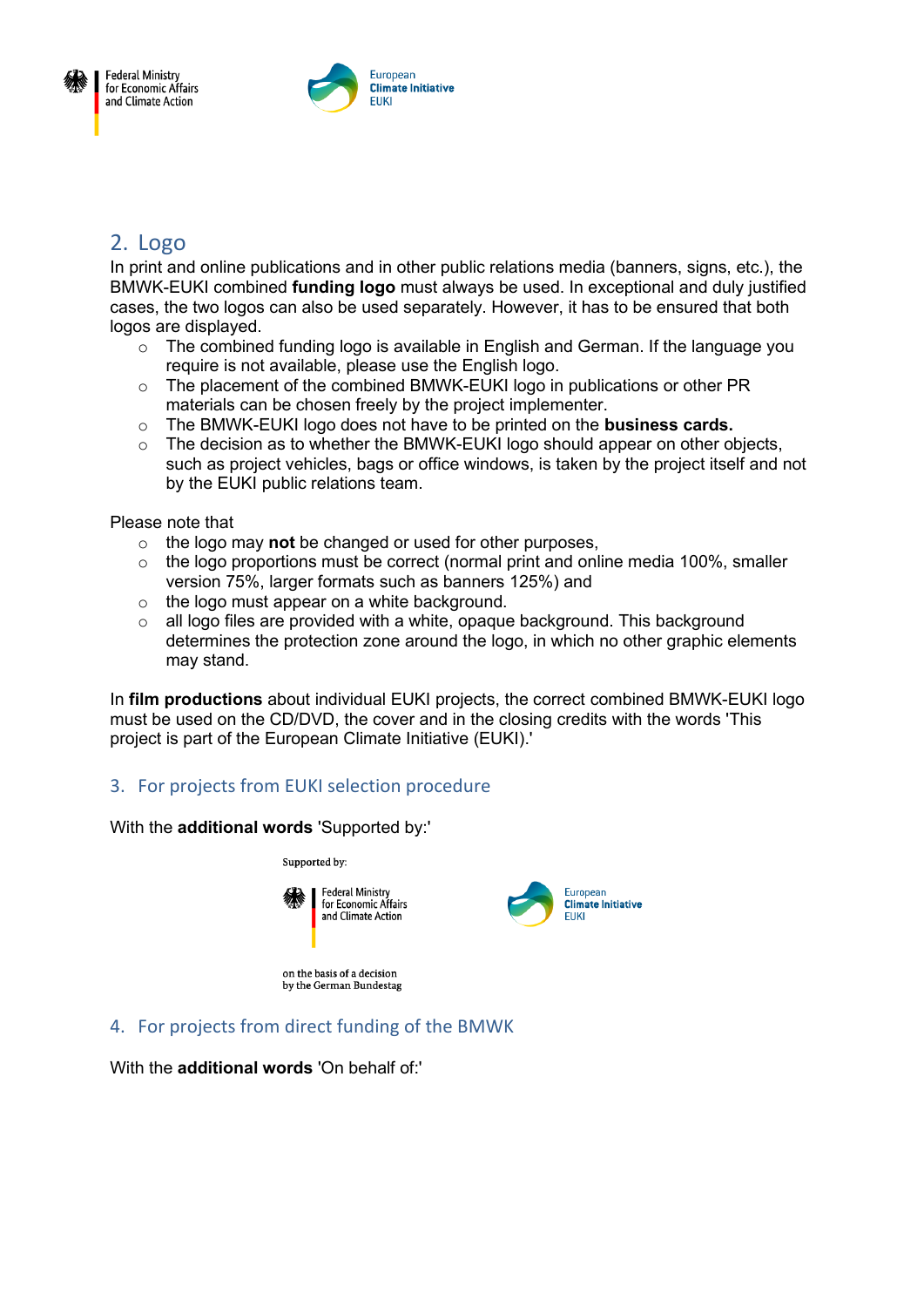

**Federal Ministry** for Economic Affairs and Climate Action







#### <span id="page-2-0"></span>5. Link to the EUKI website

If the project is presented on the website of an implementing partner or if it has its own website, a link to the EUKI website [www.euki.de/en](http://www.euki.de/en) should be included at an appropriate place. This will promote networking among the EUKI stakeholders while also increasing the visibility of the initiative and individual projects.

Please inform the EUKI secretariat if you present the project online so that we can also include a link to your website on the EUKI website.

It is also desirable to include the EUKI website address in any publications on the project.

### <span id="page-2-1"></span>6. Quality of publications

All the studies prepared as part of EUKI should be drawn up on the basis of current scientific findings. Dialogue formats should be implemented in accordance with usual practice in respectful discourse. For more extensive publications, peer review should be taken into account.

Publications must also contain a remark on the ownership of its content, for example: *'The opinions put forward in this [paper, study, article, publication...] are the sole responsibility of the author(s) and do not necessarily reflect the views of the Federal Ministry for Economic Affairs and Climate Action (BMWK).'*

#### <span id="page-2-2"></span>7. Information about communication measures

Please inform the EUKI public relations team about any high-profile project news. In some cases, these news items may be used for the website or on [Twitter](https://twitter.com/EUKI_Climate) and [Facebook.](https://www.facebook.com/EUKIClimate)

- o **Events** of interest to the public (conferences, technical seminars, exhibitions etc.)
- o **Studies, press releases** and **film** or **radio** items about EUKI projects
- o Relevant **newsletters** and other publications that you produce.

#### <span id="page-2-3"></span>8. Contributions for website

After consultation with the EUKI public relations team, draft articles with a clear connection to the EUKI may be submitted for publication on the EUKI website. The EUKI public relations